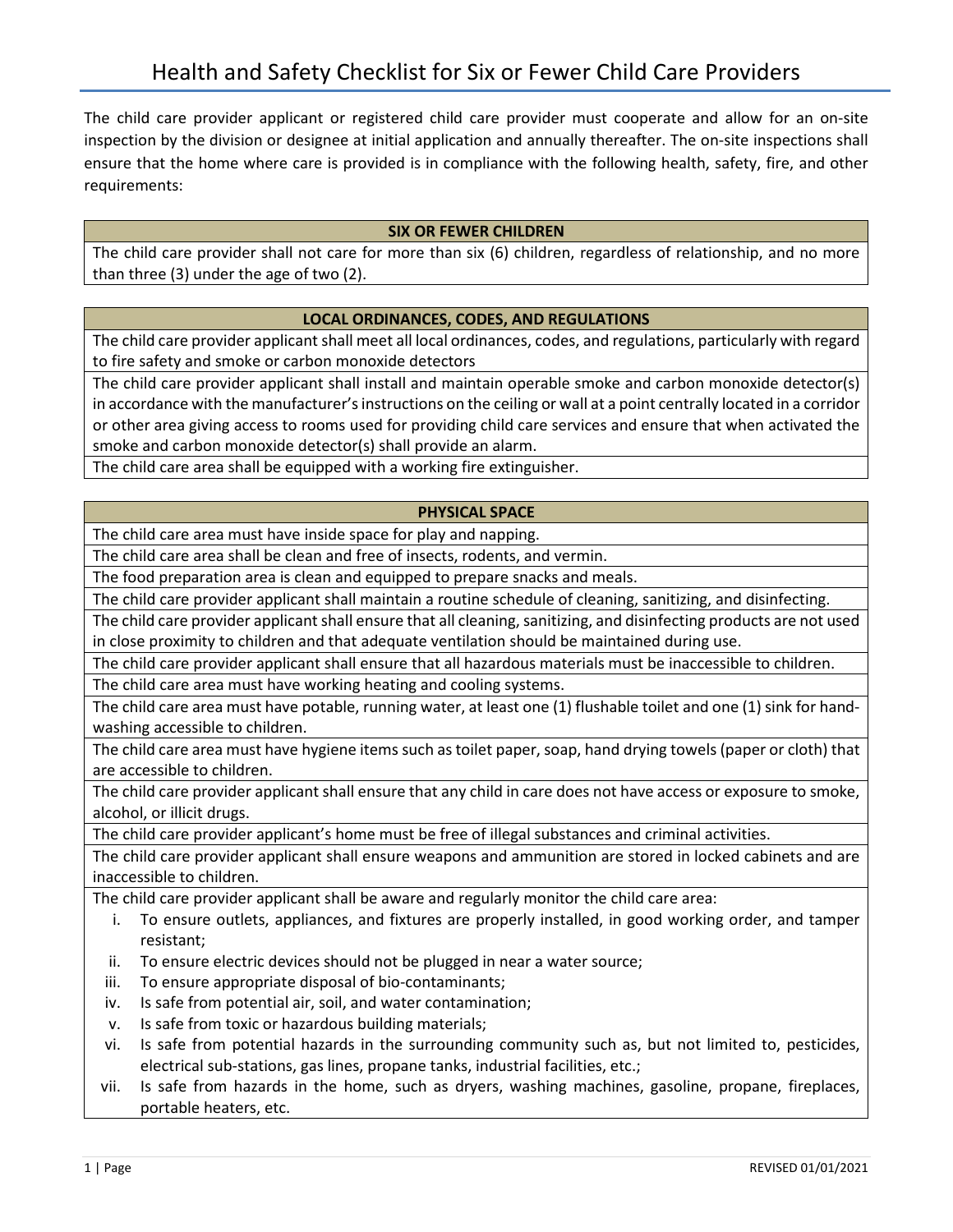#### **OUTDOOR PLAY AREA**

The outdoor play area should either be continuous fenced to ensure that the children cannot leave and others cannot enter the premises without supervision, or if not continuously fenced, the child care provider applicant shall have a written, division approved, supervision plan that outlines how children are monitored in the outdoor play area.

All open water and water hazards should be enclosed to prevent access by any child in care or the child care provider applicant shall have a written, division approved, supervision plan that details how the children are monitored to prevent access to any open water area.

Outdoor play equipment is well-constructed and free of hazards.

Play areas are checked regularly for trash, sharp objects, tools, etc. and shall be safe, maintained, and have no hazards.

#### **ANIMALS**

Animals must be non-threatening to children

None of the animals may have history of attacking or injuring human beings or other animals.

The animals must be disease-free and have all required vaccinations according to state and local law.

Indoor and outdoor areas used by children are free of animal excrement.

Litter boxes are not located in food preparation or serving area and are inaccessible to children.

## **PREVENTION OF SUDDEN INFANT DEATH SYNDROME (SIDS), SHAKEN BABY SYNDROME (SBS), ABUSIVE HEAD TRAUMA, AND CHILD MALTREATMENT.**

The child care provider applicant, who has any infant children in care, shall have a crib that does not pose any harm to the infant and follows all safe sleep practices as recommended by the American Academy of Pediatrics (AAP).

The child care provider applicant should ensure that all toys and play equipment are in good working order.

The child care provider applicant shall have a policy and procedure to:

- i. Identify and prevent shaken baby syndrome and abusive head trauma;
- ii. Recognize the need to notify emergency medical assistance as a first step;
- iii. Show an understanding of the dangers of shaking or hitting a baby's head against something, knowing the risk factors and the triggers for abuse, and finding ways to seek help, support parents, and support other caregivers when their stress level is high;
- iv. Show an understanding of strategies for coping with a crying, fussing, or distraught child;

The child care provider applicant should recognize as a mandated reporter, what and how to report suspected child abuse and neglect, to be aware of common physical and emotional signs and symptoms of child maltreatment and physical indicators or child behavioral indicators of abuse and neglect, as well as the characteristics of the caretaker, parent or guardian.

## **EMERGENCY PREPAREDNESS AND RESPONSE PLAN**

The child care provider applicant shall have a written emergency preparedness and response plan, which is reviewed and updated regularly, completed to include, at a minimum, steps for evacuation, relocation, shelterin-place, and lock down, and posted in the child care area and readily accessible to parents or guardians. The plan should outline how families will be contacted during an emergency and how they will be notified at the conclusion of the emergency.

The plan should be developed based on the child care provider applicant's knowledge of each child in care's development and abilities in order to keep them safe; how to observe and anticipate behavior to help each child in care avoid danger; and of accommodations for infant and toddlers, children with disabilities, and children with chronic medical conditions.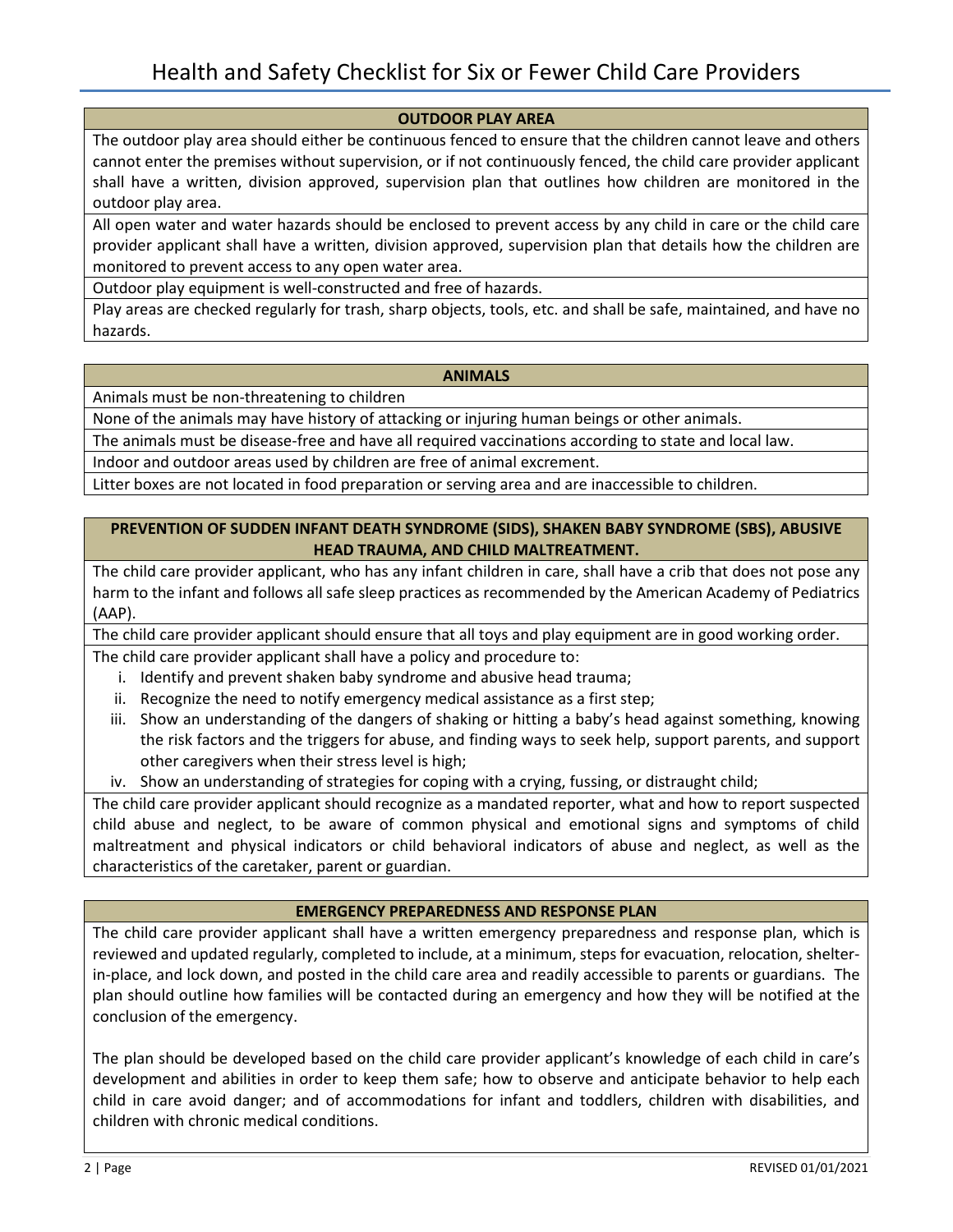The plan should outline procedures and contingency plans for preparing for, responding, to, and recovering from emergencies, and any such as:

- i. Lost or missing child
- ii. Injuries or illness requiring medical or dental care
- iii. Mental health emergencies
- iv. Health and safety emergencies involving parents or guardians and visitors to the program
- v. Death of a child or staff member
- vi. The presence of a threatening individual who attempts or success in gaining entrance to the child care area
- vii. Tornado, earthquake, or other natural disaster
- viii. Man-made disasters, including a fire at the child care area
- ix. Emergencies that are unique to the location of the program, such as train derailment, industrial accident, etc.

The child care provider applicant shall practice escape plans included within the emergency preparedness and response plan.

The child care provider applicant shall ensure that a list of emergency telephone numbers is readily available and posted in the child care area.

#### **TRANSPORTATION**

The child care provider applicant who at any time, may transport any child in care, must have a written transportation policy based on state laws and regulations that addresses the safe transport of children by vehicle. At a minimum, the policy should address:

- i. The safe care of children around vehicles, such as during drop-off and pick-up times.
- ii. A procedure to handle emergencies.
- iii. Parental notification of unscheduled outings at the time of enrollment.
- iv. Children should be seated in a permanent seat in the vehicle and properly restrained by seat belts or child restraint devices in accordance with state and federal laws and regulations.
- v. How devices are installed and used in accordance with manufacturer's instruction
- vi. How identification information, including the name and address of the provider, names of each child, names, addresses, and telephone numbers for each child's parent(s), will be carried in the vehicle and be accessible.
- vii. Children remain seated while the vehicle is in motion and that all doors shall be locked while the vehicle is moving.
- viii. How children will be assisted when entering or leaving a vehicle, including that all loading and unloading should occur from the curbside unless the vehicle is in a protected area or driveway.
- ix. How the child care provider applicant will ensure that children are not left unattended in a vehicle at any time.
- x. The child care provider applicant's plan for making face-to-name counts before leaving the facility, during field trips, and when returning to the facility and how the vehicle will be inspected to ensure no children are left on or under the seats.
- xi. How staff/child ratios are maintained at any time the provider is transporting children.

The child care provider applicant shall ensure parents are informed when field trips are planned and maintain records of written parental consent for field trips and transportation. Parental notification is not necessary for short, unscheduled walks.

## **PHYSICAL AND MENTAL HEALTH**

The child care provider applicant shall submit a statement completed, signed, and dated by a medical professional no more than two (2) years prior to submission on a prescribed form, regarding his/her opinion of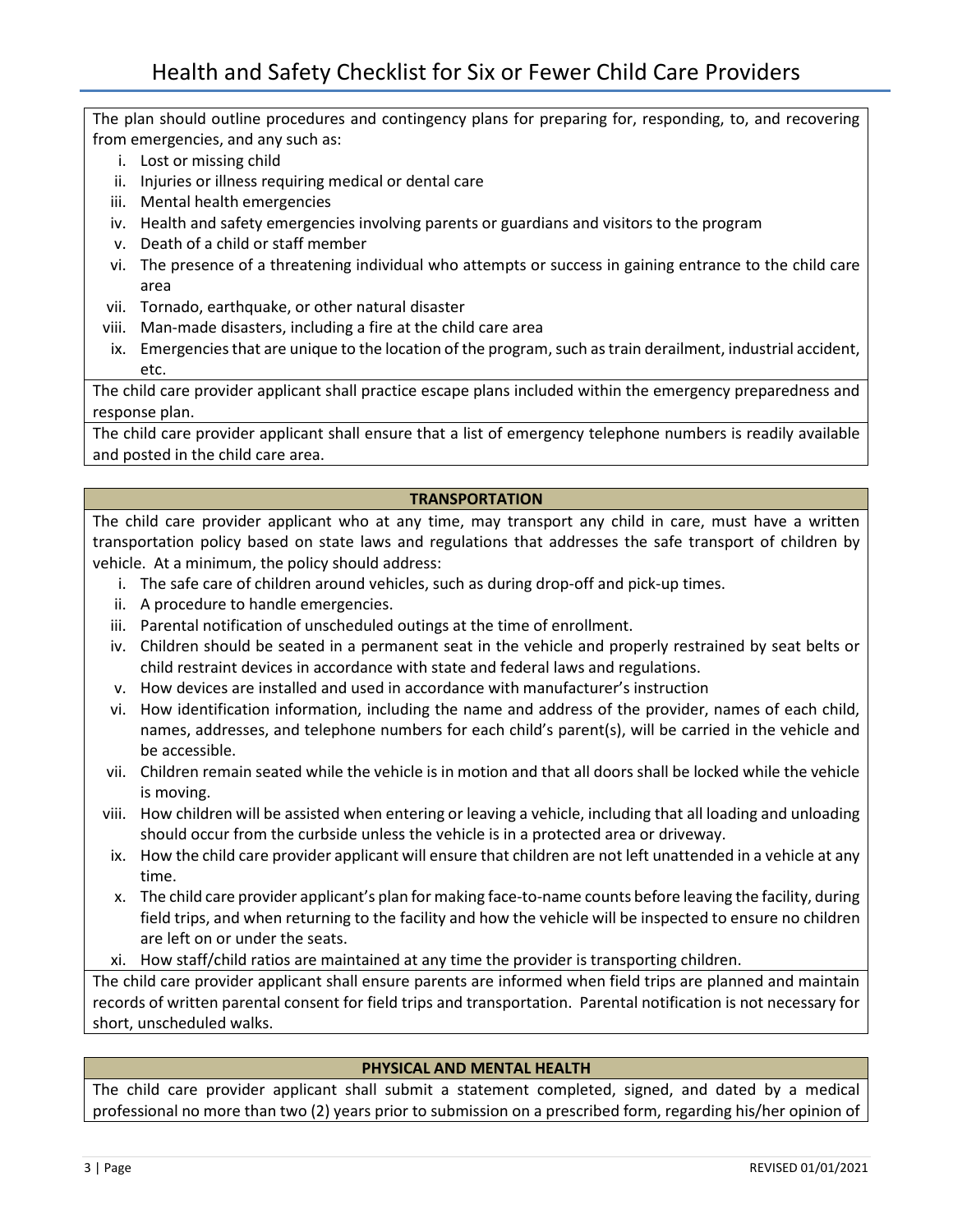the physical and mental health of the child care provider applicant and certifying that a physical examination was free from communicable disease, and a not a threat to the health of children.

The child care provider applicant shall submit a "Risk Assessment for Tuberculosis" form, to be completed, signed, and dated by a medical professional no more than twelve (12) months prior to initial registration.

If a child care provider applicant has active, contagious tuberculosis, the applicant must submit documentation showing that a medical professional has certified that the applicant is non-infectious before the applicant may become registered.

## **PREVENTION AND CONTROL OF INFECTIOUS DISEASES**

The child care provider applicant shall have a policy to ensure proper handwashing and prevention of the transmission of illness that includes, at a minimum:

- i. The child care provider applicant shall wash his or her hands with soap and running water after toileting or assisting a child with toileting, prior to food preparation or serving of food, after handling of pets or animals, after diapering a child, and when hands are soiled.
- ii. The child care provider applicant shall teach and observe children wash their hands with soap and running water before eating, after toileting, after handling of pets or animals, and when hands are soiled.
- iii. The child care provider applicant shall not work when ill and likely to transmit an illness that might endanger the health or well-being of children.
- iv. The child care provider applicant shall ensure that each child in care shall be observed for contagious diseases or other signs of illness on arrival and throughout each day.
- v. The child care provider applicant shall contact a parent or guardian when signs of illness are observed in any child in care. The child care provider applicant shall follow guidelines which outline symptoms that require parental contact and sending a child home as required in 19 CSR 30-60.060 (5-8) (RSMo)

The child care provider applicant shall have a written policy that adopts the use of Standard Precautions developed by the U.S. Centers for Disease Control (CDC) to handle potential exposure to blood and other potentially infectious fluids. At a minimum, this policy should include hand washing, use of disposable gloves, respiratory hygiene and cough etiquette, and safe handling of potentially contaminated surfaces.

# **ADMINISTRATION OF MEDICATION, CONSISTENT WITH STANDARDS FOR PARENTAL CONSENT**

The care provider applicant shall maintain a Medication and Administration Log for each child in care who requires any medication during care hours. The Medication and Administration Log shall be maintained in a confidential location available only to the child care provider applicant and the parent or guardian.

- i. The Medication and Administration Log shall, at a minimum, include the child's name, name of medication, dosage of medication, and frequency of administration signed and dated by the parent or guardian indicating written permission to administer.
- ii. The Medication and Administration Log shall, at minimum, include the date and time of each medication administration, the name of the individual administering the medication, the quantity of the medication give.

The child care provider applicant shall ensure that medication prescribed for one child is never administered to another child.

The child care provider applicant shall ensure that all medications are in the original containers and labeled with the child's name, instructions for administration, and the physician's name and contact information.

The child care provider applicant shall ensure that all medications have child-resistant caps and be stored away from food at the proper temperature and are inaccessible to children.

The child care provider applicant should return any unused medication to the parent or guardian, or ensure medication is disposed of immediately after it is no longer needed.

## **PREVENTION AND RESPONSE TO EMERGENCIES DUE TO FOOD ALLERGIES**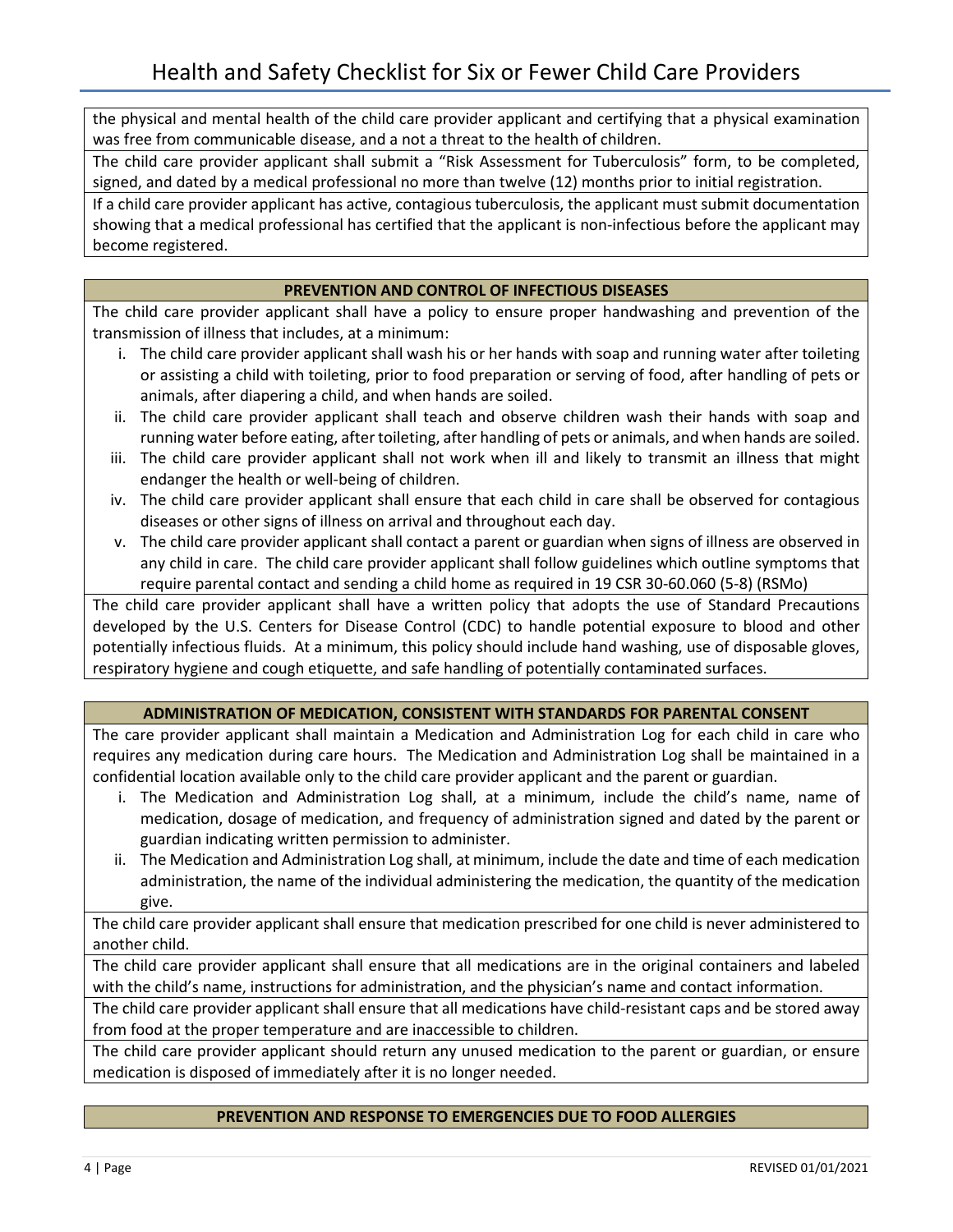The child care provider applicant shall maintain a written plan for each child with a food allergy that includes, at a minimum:

- i. Instructions, regarding the food(s) to which the child is allergic and steps to take to avoid that food,
- ii. Specific symptoms that indicate a need to administer one or more medications.
- iii. Detailed treatment plan to implement in the event of an allergic reaction, including the names, doses, and methods of prompt administration of any medications.
- iv. The process to notify the parent or guardian immediately of any suspected allergic reactions, as well as, the ingestion of, or contact with, the problem food even if reaction did not occur.
- v. The process to contact the emergency medical services systems immediately whenever epinephrine is administered.
- vi. With parent or guardian permission, the provider shall post each child's food allergies prominently wherever food is prepared or served.

# **BACKGROUND CHECK**

All individuals residing in the child care provider applicant's home age eighteen (18) and older must pass a background check through the Family Care Safety Register.

• If a household member turns eighteen (18) or if a person age eighteen (18) or older moves into the provider/applicant's home, the provider/applicant must notify CCPRU and register that person for a background check through the Family Care Safety Registry.

#### **REQUIRED TRAINING**

The child care provider applicant shall register with Opportunities in a Professional Education Network (OPEN)and secure a Missouri Professional Development identifier (MOPD ID) to track and successfully complete all required training as approved by the Division

The child care provider applicant shall have documentation on file of current certification in pediatric first aid and cardiopulmonary resuscitation (CPR) training. The training shall be certified by a nationally recognized organization approved by the Division and include an in-person skills assessment.

The child care provider applicant shall successfully complete Health and Safety training in all of the following topics:

- i. Child care subsidy orientation training
- ii. Prevention of Sudden Infant Death Syndrome and safe sleeping
- iii. Prevention of Shaken Baby Syndrome and Abusive Head Trauma
- iv. Emergency disaster and response
- v. Mandatory Child Abuse and Neglect (CA/N) reporting
- vi. Prevention and control of infectious diseases, including immunizations
- vii. Administration of medication consistent with standards for parental consent
- viii. Prevention and response to food allergy emergencies
- ix. Building and physical premises safety, including identification of and protection from hazards that can cause bodily injury
- x. Handling and storage of hazardous materials and the appropriate disposal of bio-contaminants
- xi. Transportation of children

Following the first year of training, the child care provider applicant shall successfully complete six (6) clock hours of training during their registration period and annually thereafter prior to renewal. Training is available through the Missouri Workshop Calendar.

## **RECORDKEEPING**

The child care provider applicant shall maintain an accurate register of all children who receive care from the provider to be updated annually and as changes occur.